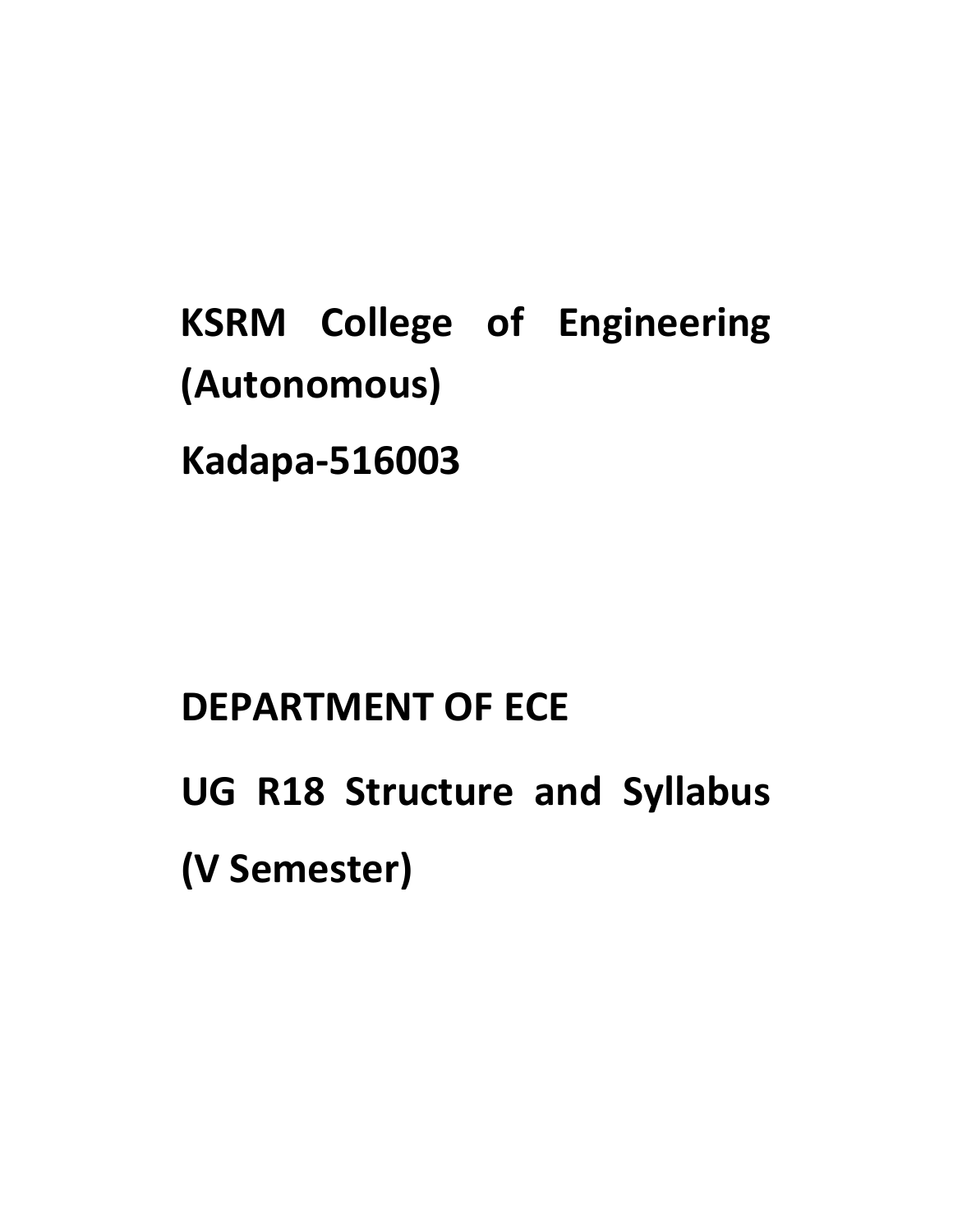# **V Semester**

| S. No.         | <b>Subject</b> |                                           |           | L              | T              | ${\bf P}$      | <b>IM</b> | <b>EM</b> | <b>Credits</b> |
|----------------|----------------|-------------------------------------------|-----------|----------------|----------------|----------------|-----------|-----------|----------------|
|                | Code           | <b>Subject</b>                            | Category  |                |                |                |           |           |                |
| $\mathbf{1}$   | 1804501        | Antennas and Wave<br>Propagation          | <b>EC</b> | 3              | $\mathbf 0$    | $\mathbf 0$    | 30        | 70        | $\overline{3}$ |
| $\overline{2}$ | 1804502        | <b>Digital Signal</b><br>Processing       | EC        | 3              | $\mathbf 0$    | $\mathbf 0$    | 30        | 70        | $\overline{3}$ |
| 3              | 1804503        | Computer<br>Organization                  | EC        | $\overline{2}$ | $\mathbf 0$    | $\overline{0}$ | 30        | 70        | $\overline{2}$ |
| $\overline{4}$ | 1804504        | Analog Communication                      | EC        | 3              | $\mathbf 0$    | $\mathbf 0$    | 30        | 70        | $\overline{3}$ |
| 5              | 1804505        | <b>Digital IC Applications</b>            | EC        | 3              | $\overline{0}$ | $\overline{0}$ | 30        | 70        | $\overline{3}$ |
| 6              | 1804506        | Microprocessors &<br>Microcontrollers     | EC        | 3              | $\mathbf 0$    | $\overline{0}$ | 30        | 70        | $\overline{3}$ |
| $\overline{7}$ | 1804507        | Microprocessors &<br>Microcontrollers Lab | EC        | $\mathbf 0$    | $\mathbf 0$    | 3              | 50        | 50        | 1.5            |
| 8              | 1804508        | Analog and<br>Digital ICs lab             | EC        | $\mathbf 0$    | $\mathbf 0$    | 3              | 50        | 50        | 1.5            |
| 9              | 1804509        | <b>Socially Relevant</b><br>Project       | <b>PR</b> |                |                |                | 100       |           | $\overline{2}$ |
|                |                | Total:                                    |           |                |                |                |           |           | 22             |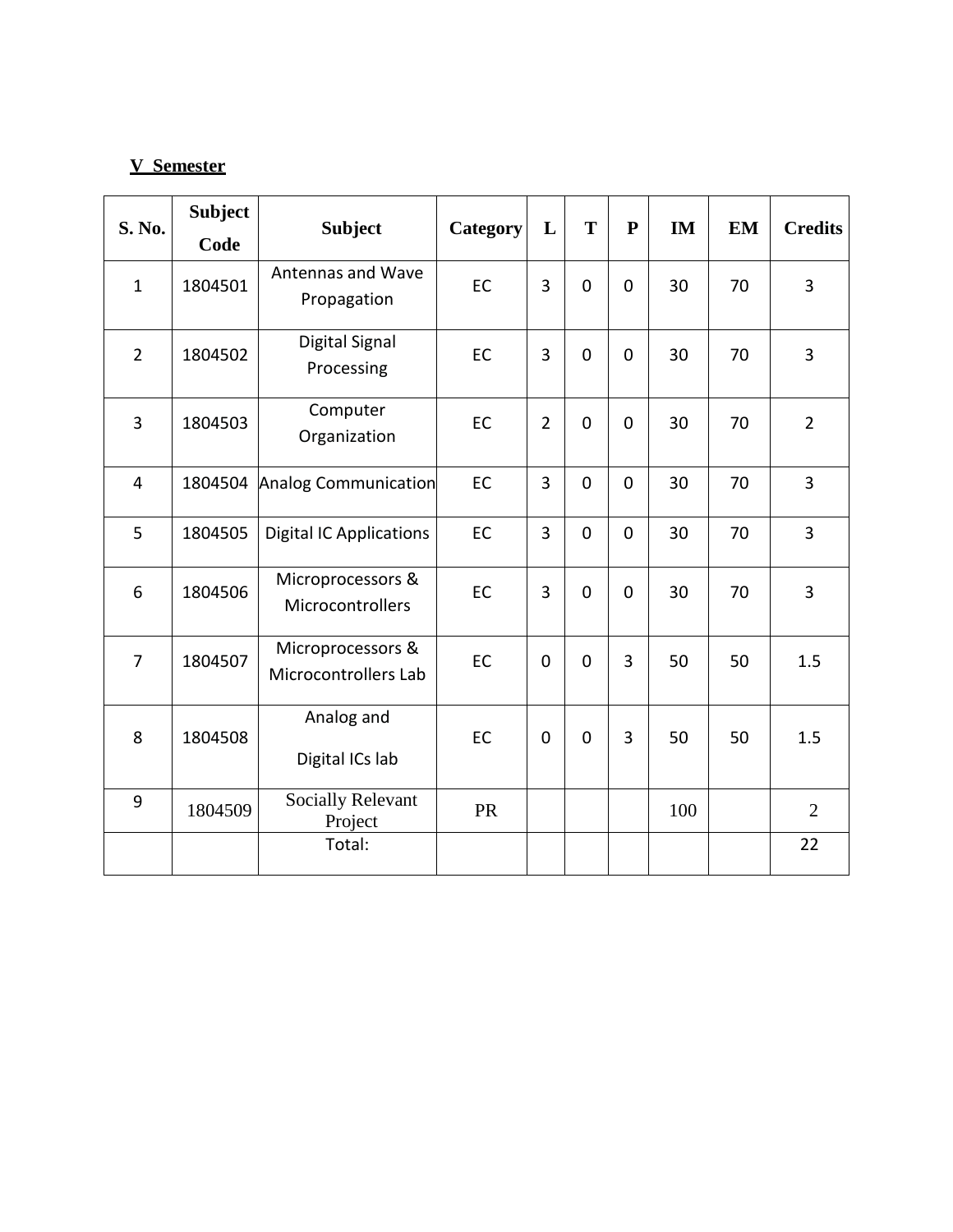| <b>Course Title</b> |                           |                                                                                          |              | <b>ANTENNA AND WAVE</b><br><b>PROPAGATION</b> |   |                | <b>B. Tech. ECE V Sem</b>                                 |                     |              |  |
|---------------------|---------------------------|------------------------------------------------------------------------------------------|--------------|-----------------------------------------------|---|----------------|-----------------------------------------------------------|---------------------|--------------|--|
| <b>Course Code</b>  |                           | Category                                                                                 |              | <b>Hours/Week</b>                             |   | <b>Credits</b> | <b>Maximum Marks</b>                                      |                     |              |  |
| 1804501             |                           | EC                                                                                       | $\mathbf{L}$ | Т                                             | P | $\mathbf C$    | <b>Continuous</b><br><b>Internal</b><br><b>Assessment</b> | End<br><b>Exams</b> | <b>Total</b> |  |
|                     |                           |                                                                                          | 3            |                                               |   | 3              | 30                                                        | 70                  | 100          |  |
|                     |                           | <b>Mid Exam Duration: 1Hr 30 Min</b>                                                     |              |                                               |   |                | <b>End Exam Duration: 3Hrs</b>                            |                     |              |  |
|                     | <b>Course Objectives:</b> |                                                                                          |              |                                               |   |                |                                                           |                     |              |  |
|                     |                           | The student will learn the fundamental principles of transmission line theory related to |              |                                               |   |                |                                                           |                     |              |  |
|                     |                           | communications including the propagation of signals on a transmission line and in free   |              |                                               |   |                |                                                           |                     |              |  |
|                     | space.                    |                                                                                          |              |                                               |   |                |                                                           |                     |              |  |
|                     |                           | Course Outcomes: On successful completion of this course, the students will be able to   |              |                                               |   |                |                                                           |                     |              |  |
| CO <sub>1</sub>     |                           | <b>Define</b> various antenna parameters                                                 |              |                                               |   |                |                                                           |                     |              |  |
| CO <sub>2</sub>     |                           | <b>Describe</b> the radiation mechanisms of various antennas.                            |              |                                               |   |                |                                                           |                     |              |  |
| CO <sub>3</sub>     |                           | Analyze characteristics of antenna arrays.                                               |              |                                               |   |                |                                                           |                     |              |  |
| CO <sub>4</sub>     |                           | Calculate Various parameters of antenna.                                                 |              |                                               |   |                |                                                           |                     |              |  |
| CO <sub>5</sub>     |                           | Analyze the effects of atmosphere on wave propagation.                                   |              |                                               |   |                |                                                           |                     |              |  |

**Antenna Basics:** Introduction, Basic antenna parameters- patterns, Beam Area, Radiation Intensity, Beam Efficiency, Directivity-Gain-Resolution, Effective height, Antenna Apertures, Friis transmission formula, Illustrative problems. Fields from oscillating dipole, Antenna temperature, front–to-back ratio, basic Maxwell's equations, retarded potential-Helmholtz Theorem, Radiation from Small Electric Dipole, Quarter wave Monopole and Half wave Dipole – Current Distributions, Field Components, Radiated power, Radiation Resistance, Beam width, Directivity, Effective Area and Effective Height, Natural current distributions, far fields.

# **UNIT- II**

**Antenna Arrays:** Point sources- Definition, Patterns, arrays of 2 Isotropic sources. Principle of Pattern Multiplication, Uniform Linear Arrays – Broadside Arrays, End fire Arrays, Derivation of their characteristics and comparison, BSA with Non-uniform Amplitude Distributions, Bionomial Arrays.

# **UNIT- III**

**VHF, UHF AND Microwave Antennas:** Arrays with Parasitic Elements, Yagi - Uda Arrays, Folded Dipoles & their characteristics. Helical Antennas, Horn Antennas, Parabolic Reflector, Micro strip Antennas.

**Antenna Measurements:** Introduction, Directivity Measurement, Gain Measurements (by comparison, Absolute and 3-Antenna Methods).

# **UNIT- IV**

**Wave Propagation-I:** Introduction, Characterizations and general classifications, different modes of wave propagation, Ray/ Mode concepts. Ground wave propagation (Qualitative treatment) - Introduction, Plane earth reflections, Space and surface waves, wave tilt, curved earth reflections. Space wave propagation- Introduction, field strength variation with distance and height, effect of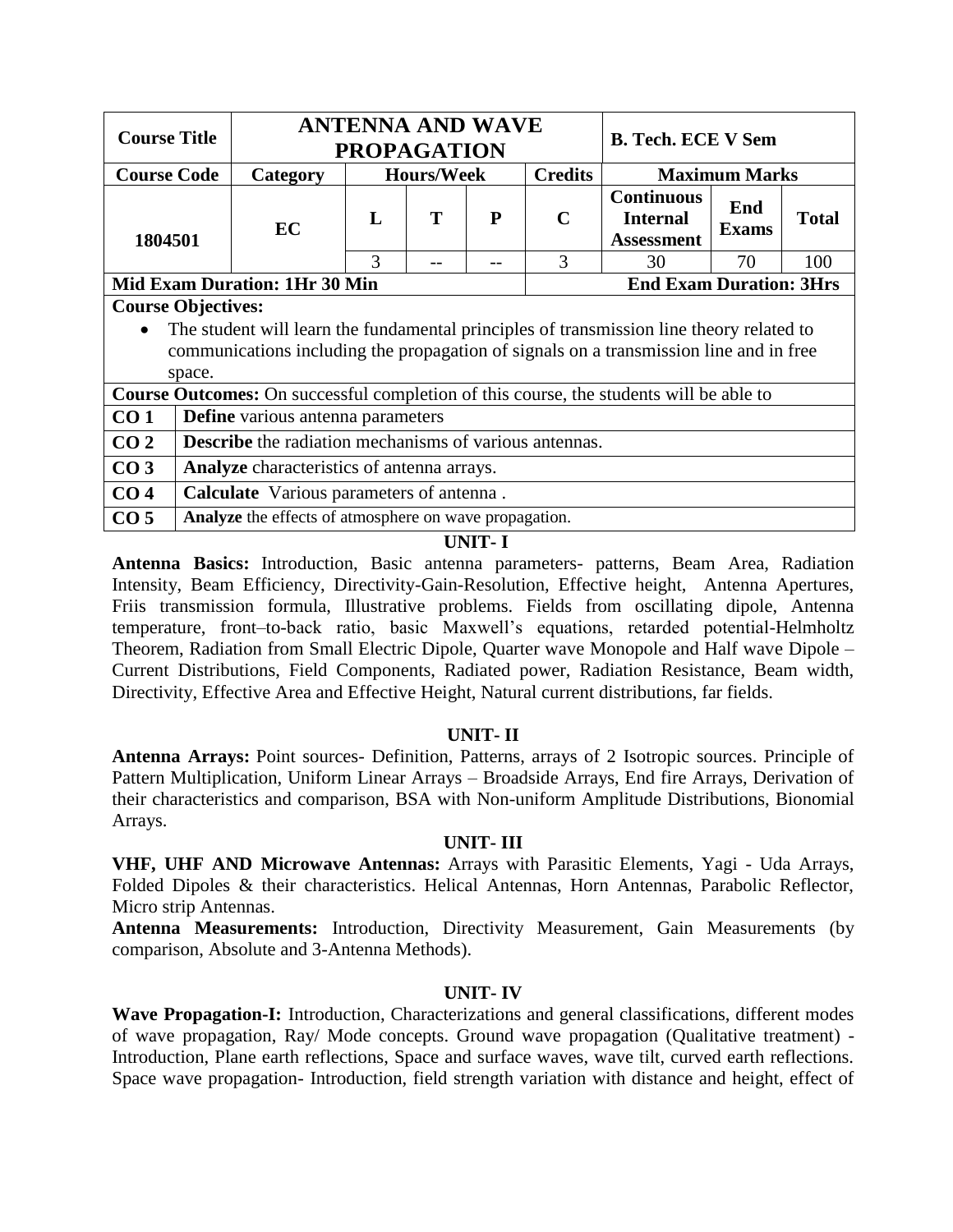earth's curvature, absorption, Super refraction, M-curves and duct propagation, scattering phenomena, tropospheric propagation, fading and path loss calculations.

### **UNIT- V**

**Wave Propagation-II:** Sky wave propagation- Introduction, structure of Ionosphere, refraction and reflection of sky waves by Ionosphere, Ray path, Critical frequency, MUF, LUF, OF, Virtual height and Skip distance, Relation between MUF and Skip distance, Multi-HOP propagation, Energy loss in Ionosphere, Summary of Wave Characteristics in different frequency ranges.

### **Text Books:**

- 1. John D. Kraus, Ronald J. Marhefka and Ahmad S. Khan, "Antennas and wave propagation", TMH, New Delhi, 4<sup>th</sup> Edition, (Special Indian Edition), 2010
- 2. E.C. Jordan and. Balmain, "Electromagnetic Waves and Radiating Systems", PHI, 2<sup>nd</sup> Edition, 2000.
- 3. C.A. Balanis, "Antenna Theory" John Wiley & Sons,  $2<sup>nd</sup>$  Edition, 2001.

- 1. K.D. Prasad, "Antennas and Wave Propagation", Satya Prakashan, Tech India Publications, New Delhi, 2001
- 2. F.E. Terman, "Electronic and Radio Engineering," McGraw-Hill, 4<sup>th</sup> Edition, 1955.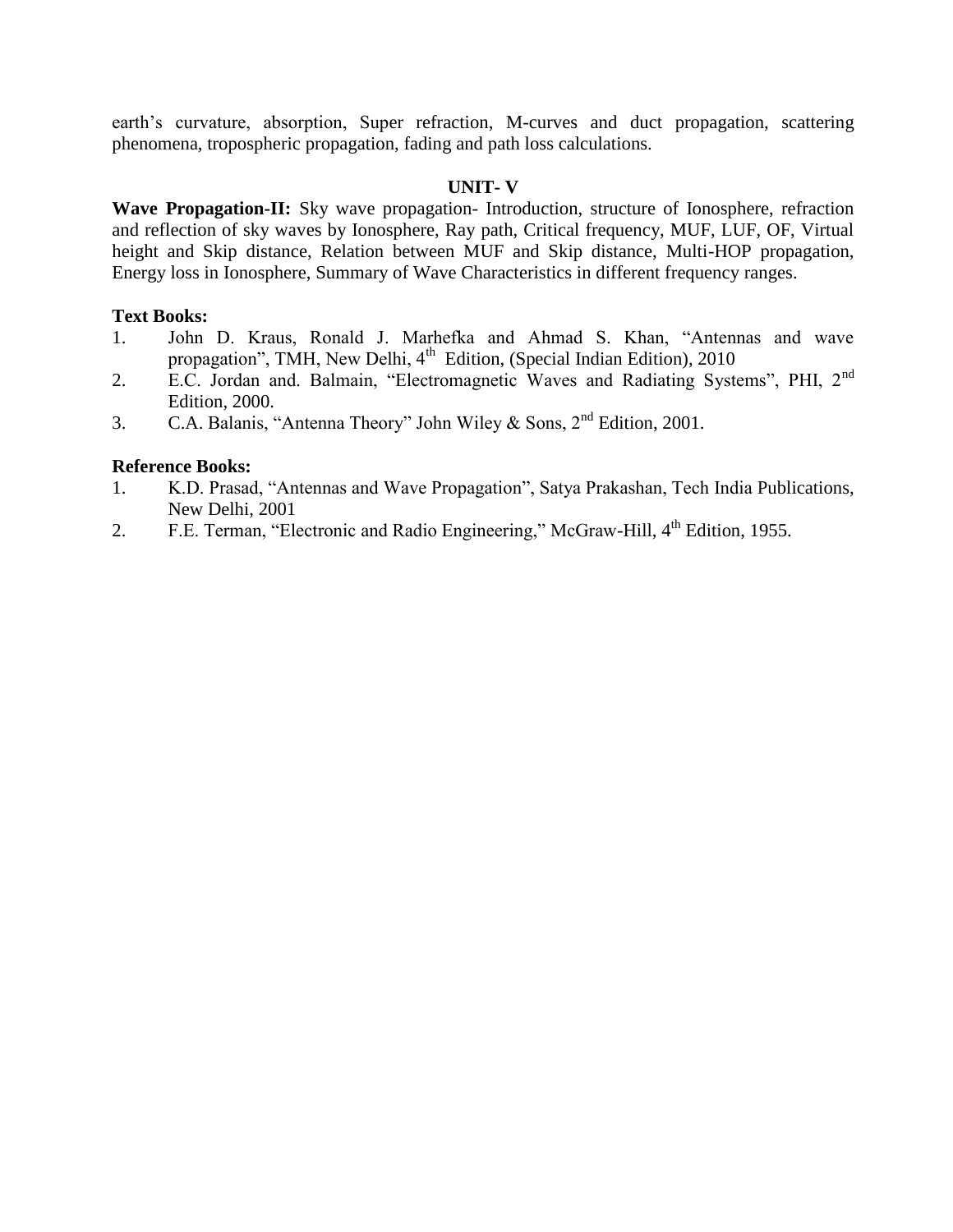| <b>Course Title</b> |                                                                                   | <b>Digital Signal Processing</b><br><b>B. Tech. ECE V Sem</b>                                 |              |                   |   |                |                                                           |                      |              |  |  |
|---------------------|-----------------------------------------------------------------------------------|-----------------------------------------------------------------------------------------------|--------------|-------------------|---|----------------|-----------------------------------------------------------|----------------------|--------------|--|--|
| <b>Course Code</b>  |                                                                                   | Category                                                                                      |              | <b>Hours/Week</b> |   | <b>Credits</b> |                                                           | <b>Maximum Marks</b> |              |  |  |
| 1804502             |                                                                                   | EC                                                                                            | $\mathbf{L}$ | T                 | P | $\mathbf C$    | <b>Continuous</b><br><b>Internal</b><br><b>Assessment</b> | End<br><b>Exams</b>  | <b>Total</b> |  |  |
|                     |                                                                                   |                                                                                               | 3            |                   |   | 3              | 30                                                        | 70                   | 100          |  |  |
|                     |                                                                                   | <b>Mid Exam Duration: 1Hr 30 Min</b>                                                          |              |                   |   |                | <b>End Exam Duration: 3Hrs</b>                            |                      |              |  |  |
|                     | <b>Course Objectives:</b>                                                         |                                                                                               |              |                   |   |                |                                                           |                      |              |  |  |
|                     | To become familiar with Discrete Fourier Transform and its efficient computation. |                                                                                               |              |                   |   |                |                                                           |                      |              |  |  |
|                     |                                                                                   | To understand various IIR and FIR realization techniques.                                     |              |                   |   |                |                                                           |                      |              |  |  |
|                     |                                                                                   | To know the design of IIR and FIR filters.                                                    |              |                   |   |                |                                                           |                      |              |  |  |
|                     |                                                                                   |                                                                                               |              |                   |   |                |                                                           |                      |              |  |  |
|                     |                                                                                   | <b>Course Outcomes:</b> On successful completion of this course, the students will be able to |              |                   |   |                |                                                           |                      |              |  |  |
| CO <sub>1</sub>     |                                                                                   | Understand properties and algorithms of DFT.                                                  |              |                   |   |                |                                                           |                      |              |  |  |
| CO <sub>2</sub>     |                                                                                   | Realize Various Digital Filters.                                                              |              |                   |   |                |                                                           |                      |              |  |  |
| CO <sub>3</sub>     |                                                                                   | Analyze IIR and FIR filters.                                                                  |              |                   |   |                |                                                           |                      |              |  |  |
| CO <sub>4</sub>     |                                                                                   | Design IIR filters, FIR filters Decimator and Interpolator.                                   |              |                   |   |                |                                                           |                      |              |  |  |

**Discrete Fourier series:** DFS representation of periodic sequences, Properties of discrete Fourier series, Discrete Fourier Transform (DFT), properties of DFT, linear convolution of sequences using DFT.

**Fast Fourier Transforms:** Efficient computation of the DFT, Decimation in time and decimation in frequency FFT algorithms, FFT algorithms for composite N.

# **UNIT-II**

**Realization of Digital Filters:** Block diagram representation of linear constant-coefficient difference equations, basic structures of IIR filters- direct form I, direct form II, transposed form, cascade form, parallel forms, basic structures of FIR filters-Direct form, Cascade form, Linear phase structure, Lattice structures.

# **UNIT-III**

**IIR Digital Filters:** General considerations-Causality and its implications, Characteristics of Practical Frequency-selective filters, Design of analog filters-Butterworth and chebyshev approximations, IIR filter design by backward difference, Impulse Invariance, Bilinear transformation, design examples: frequency transformations, Illustrative Problems.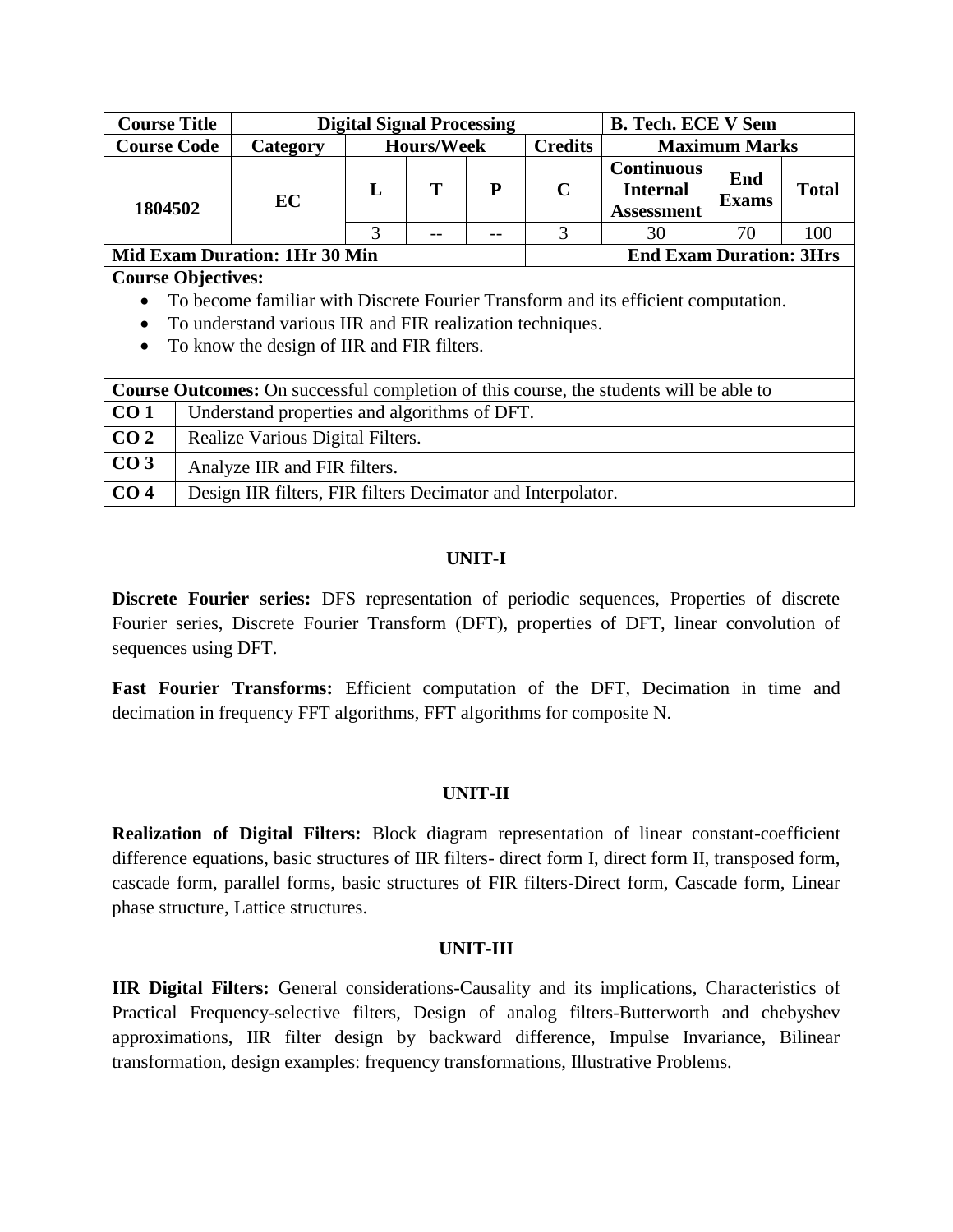**FIR Digital Filters:** Symmetric and Anti-symmetric FIR filters, Design of Linear Phase FIR digital filters using windows, Frequency sampling technique, comparison of IIR and FIR filters, Illustrative Problems, applications of DSP (Dual Tone Multifrequency signal detection, Spectral analysis of sinusoidal and nonstationary signals).

### **UNIT-V**

**Multirate Signal Processing:** Introduction, Decimation, and interpolation, Sampling rate conversion by a rational factor, Implementation of sampling rate conversion, Multistage implementation of sampling rate conversion, Sampling rate conversion of bandpass signals, Sampling rate conversion by arbitrary factor, Applications of multirate signal processing.

# **Text Books:**

- 1. A.V.Oppenheim and R.W. Schaffer, & J R Buck, "Discrete Time Signal Processing," 2nd ed., Pearson Education, 2012.
- 2. John G. Proakis, Dimitris G. Manolakis, "Digital signal processing, principles, Algorithms and Aapplications", Pearson Education/PHI, 4<sup>th</sup> Edition, 2007.
- 3. Sanjit K Mitra, "Digital signal processing", A computer base approach- Tata McGraw-Hill, 3rd Edition, 2009.

- 1. Andreas Antoniou, Digital signal processing: Tata McGraw-Hill, 2006.
- 2. Digital signal processing: M H Hayes, Schaum's Outlines, Tata McGraw-Hill, 2007.
- 3. A. Anand Kumar, "Digital Signal Processing," PHI Learning, 2011.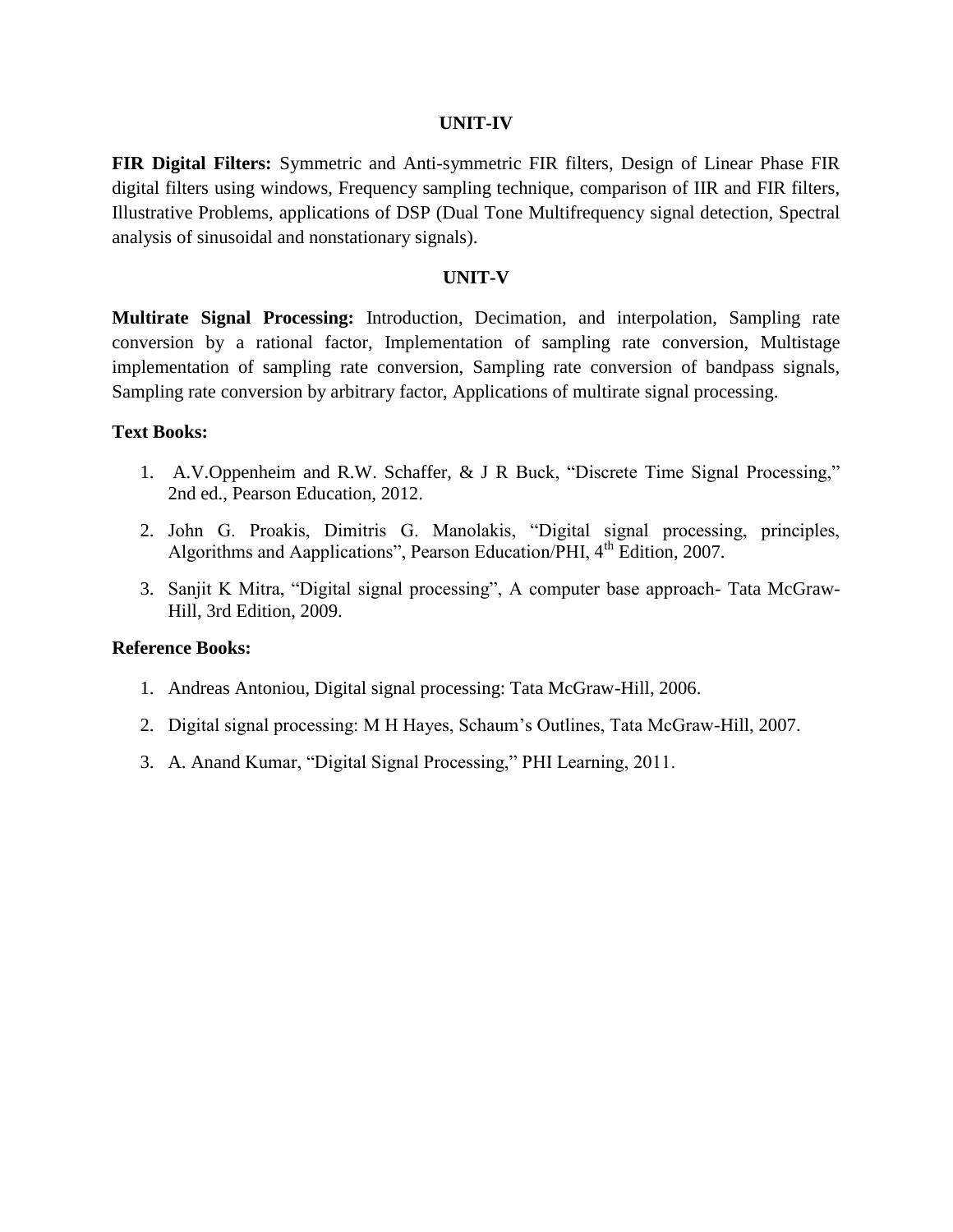| <b>Course Title</b> |                                                                        | <b>COMPUTER ORGANIZATION</b><br><b>B. Tech. ECE V Sem</b>                              |                |                   |   |                |                                                           |                     |              |  |
|---------------------|------------------------------------------------------------------------|----------------------------------------------------------------------------------------|----------------|-------------------|---|----------------|-----------------------------------------------------------|---------------------|--------------|--|
| <b>Course Code</b>  |                                                                        | Category                                                                               |                | <b>Hours/Week</b> |   | <b>Credits</b> | <b>Maximum Marks</b>                                      |                     |              |  |
| 1804503             |                                                                        | EC                                                                                     | L              | Т                 | P | $\mathbf C$    | <b>Continuous</b><br><b>Internal</b><br><b>Assessment</b> | End<br><b>Exams</b> | <b>Total</b> |  |
|                     |                                                                        |                                                                                        | $\mathfrak{D}$ |                   |   |                | 30                                                        | 70                  | 100          |  |
|                     | <b>End Exam Duration: 3Hrs</b><br><b>Mid Exam Duration: 1Hr 30 Min</b> |                                                                                        |                |                   |   |                |                                                           |                     |              |  |
|                     | <b>Course Objectives:</b>                                              |                                                                                        |                |                   |   |                |                                                           |                     |              |  |
|                     |                                                                        | To give the concepts related to Computer Organization and Design                       |                |                   |   |                |                                                           |                     |              |  |
|                     |                                                                        | To introduce CPU, Memory, I/O Devices                                                  |                |                   |   |                |                                                           |                     |              |  |
|                     |                                                                        | Course Outcomes: On successful completion of this course, the students will be able to |                |                   |   |                |                                                           |                     |              |  |
| CO <sub>1</sub>     |                                                                        | Understand micro programmed control.                                                   |                |                   |   |                |                                                           |                     |              |  |
| CO <sub>2</sub>     |                                                                        | <b>Describe</b> the various functional units of computer.                              |                |                   |   |                |                                                           |                     |              |  |
| CO <sub>3</sub>     | List out the various components of CPU.                                |                                                                                        |                |                   |   |                |                                                           |                     |              |  |
| CO <sub>4</sub>     |                                                                        | Classify various peripheral devices.                                                   |                |                   |   |                |                                                           |                     |              |  |
| CO <sub>5</sub>     |                                                                        | <b>Compare</b> various memory units.                                                   |                |                   |   |                |                                                           |                     |              |  |

**Basic Structure of Computers:** Computer Types, Functional Units, Basic operational Concepts, Bus Structures, Software, Performance, Multiprocessors and Multi Computers.

**Register Transfer and Micro Operations**: Register transfer, Bus and Memory transfers, Arithmetic micro operations, Logic micro operations, Shift Micro Operations, Arithmetic Logic shift units.

# **UNIT-II**

**Basic Computer Organization and Design:** Instruction codes, computer Registers and instructions, Timing and control, instruction cycles, memory- reference instructions, Input-Output and interrupt.

**Microprogrammed Control**: Control Memory, Address Sequencing, Micro Program Example, Design of Control Unit.

# **UNIT-III**

**Central Processing Unit:** General register Organization, Stack Organization, Instruction formats, Addressing Modes, Program Control, RISC, Parallel Processing, Pipelining, Arithmetic Pipeline, Instruction Pipeline.

#### **UNIT-IV**

**Input-Output Organization:** Peripheral Devices, Input-Output interface, Asynchronous data transfer, Modes of Transfer, Priority Interrupt, DMA, Input-Output Processor, Serial Communication.

#### **UNIT-V**

**Memory Organization:** Memory Hierarchy, Main memory, Auxiliary memory, Associative Memory, Cache Memory, Virtual memory, Characteristics of Multiprocessors, Interconnection Structures, Inter Processor Arbitration, Inter Processor Communication and Synchronization, Cache Coherence, Shared Memory Multiprocessors.

**Text Books:**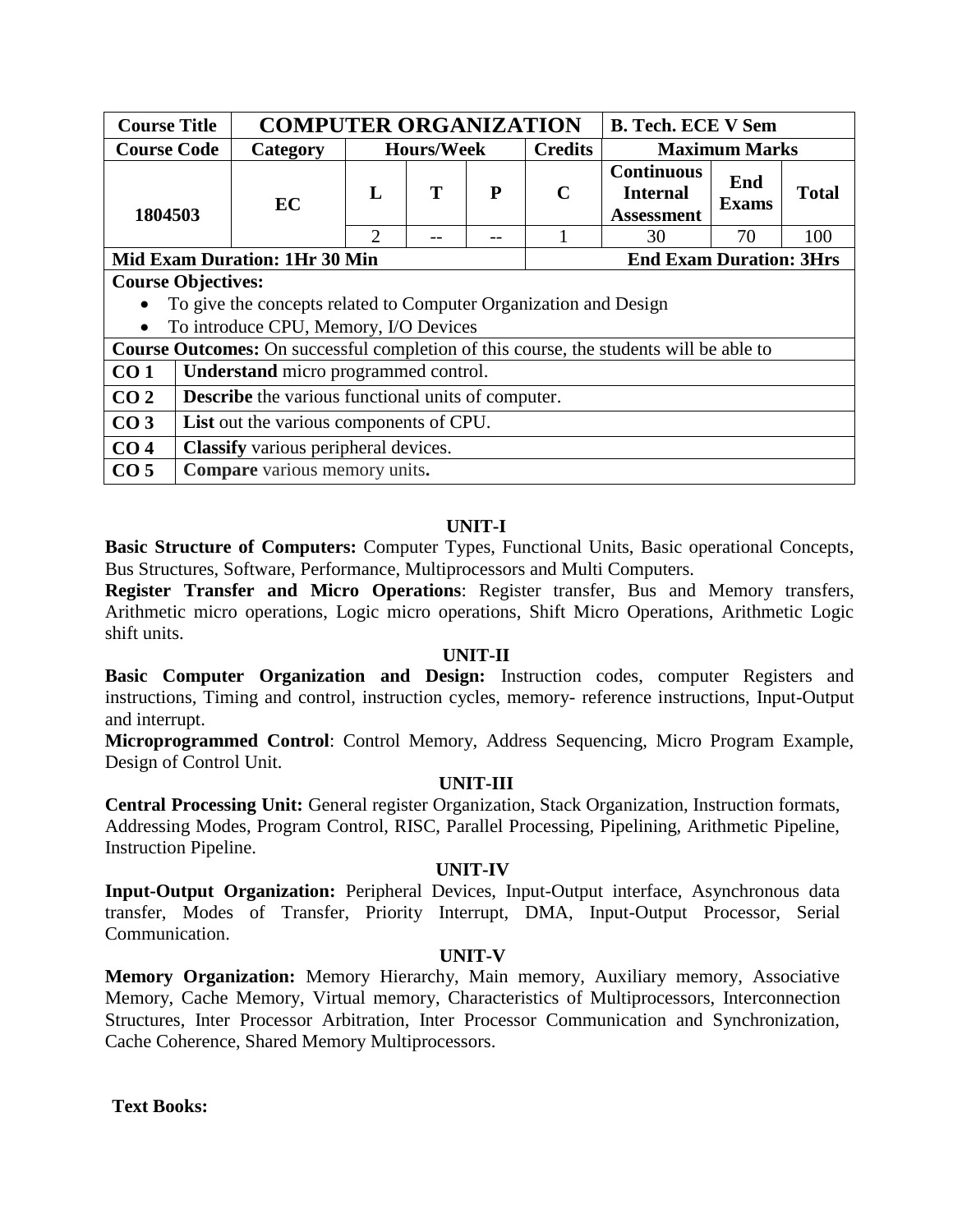**1.** Carl Hamacher, Zvonks Vranesic, SafeaZaky, "Computer Organization", 5<sup>th</sup> Edition, Tata McGraw-Hill.(Unit I-1chapter)

**2.** M. Moris Mano, "Computer Systems Architecture", 3rd Edition, Pearson/PHI. **Reference Books:**

- **1.** William Stallings, Computer Organization and Architecture, 6<sup>th</sup> Edition, Pearson/PHI.
- 2. S Andrew S. Tanenbaum, Structured Computer Organization, 4<sup>th</sup> Edition, PHI/Pearson.
- **3.** P. Sivarama, Dandamudi, "Fundamentals or Computer Organization and Design", Springer Int. Edition.
- **4.** John L. Hennessy and David A. Patterson, "Computer Architecture a quantitative approach", 4<sup>th</sup> Edition, Elsevier.
- **5.** Joseph D. Dumas II, "Computer Architecture: Fundamentals and principles of Computer Design", BS Publication.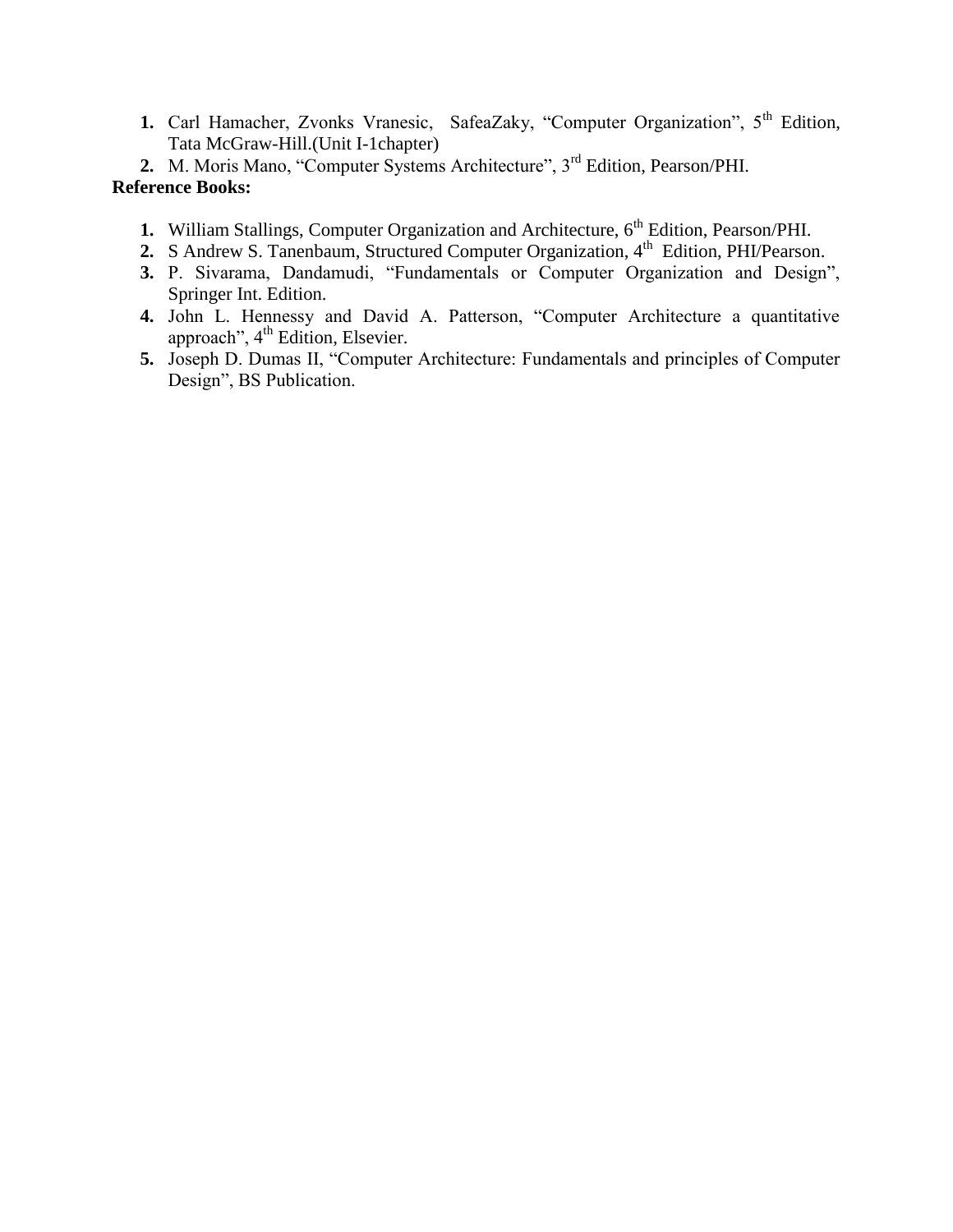| <b>Course Title</b> |                                                                                                                                                                             | <b>ANALOG COMMUNICATIONS</b>                                                                  |              |                   | <b>B. Tech. ECE V Sem</b> |                |                                                           |                     |              |  |  |
|---------------------|-----------------------------------------------------------------------------------------------------------------------------------------------------------------------------|-----------------------------------------------------------------------------------------------|--------------|-------------------|---------------------------|----------------|-----------------------------------------------------------|---------------------|--------------|--|--|
| <b>Course Code</b>  |                                                                                                                                                                             | Category                                                                                      |              | <b>Hours/Week</b> |                           | <b>Credits</b> | <b>Maximum Marks</b>                                      |                     |              |  |  |
| 1804504             |                                                                                                                                                                             | <b>EC</b>                                                                                     | $\mathbf{L}$ | T                 | P                         | $\mathbf C$    | <b>Continuous</b><br><b>Internal</b><br><b>Assessment</b> | End<br><b>Exams</b> | <b>Total</b> |  |  |
|                     | 3<br>3<br>30<br>70<br>100                                                                                                                                                   |                                                                                               |              |                   |                           |                |                                                           |                     |              |  |  |
|                     | <b>End Exam Duration: 3Hrs</b><br><b>Mid Exam Duration: 1Hr 30 Min</b>                                                                                                      |                                                                                               |              |                   |                           |                |                                                           |                     |              |  |  |
|                     | <b>Course Objectives:</b><br>To analyze various transmitter and receiver functions and circuits<br>To analyze different modulation and demodulation techniques<br>$\bullet$ |                                                                                               |              |                   |                           |                |                                                           |                     |              |  |  |
|                     |                                                                                                                                                                             | <b>Course Outcomes:</b> On successful completion of this course, the students will be able to |              |                   |                           |                |                                                           |                     |              |  |  |
| CO <sub>1</sub>     |                                                                                                                                                                             | Understand different blocks in communication system and how noise affects<br>communication.   |              |                   |                           |                |                                                           |                     |              |  |  |
| CO <sub>2</sub>     |                                                                                                                                                                             | Distinguish between different amplitude modulation and angle modulation schemes.              |              |                   |                           |                |                                                           |                     |              |  |  |
| CO <sub>3</sub>     |                                                                                                                                                                             | Construct AM, FM Transmitters and different radio receiver circuits for various               |              |                   |                           |                |                                                           |                     |              |  |  |
|                     | applications.                                                                                                                                                               |                                                                                               |              |                   |                           |                |                                                           |                     |              |  |  |
| CO <sub>4</sub>     |                                                                                                                                                                             | Compare various Pulse modulation and demodulation techniques.                                 |              |                   |                           |                |                                                           |                     |              |  |  |
| CO <sub>5</sub>     |                                                                                                                                                                             | Verify sampling theorem                                                                       |              |                   |                           |                |                                                           |                     |              |  |  |

**Introduction to communication systems:** Modulation, its needs and types, Fundamental physical limitations, Electromagnetic Spectrum and Area of Applications.

**Amplitude modulation:** Hilbert Transform and its properties, base band and pass band representation of signals, Pre-envelope and band pass signals, AM, DSBSC and SSB, Generation and detection methods, VSB, frequency translation, FDM, Nonlinear distortion and Inter Modulation, problem solving.

# **UNIT-II**

**Angle modulation:** Phase and frequency modulation, NBFM, WBFM, Multi-tone FM, Transmission band width of FM, direct and indirect generations of FM, Demodulation methods, Non-linear effects, FM versus AM, problem solving.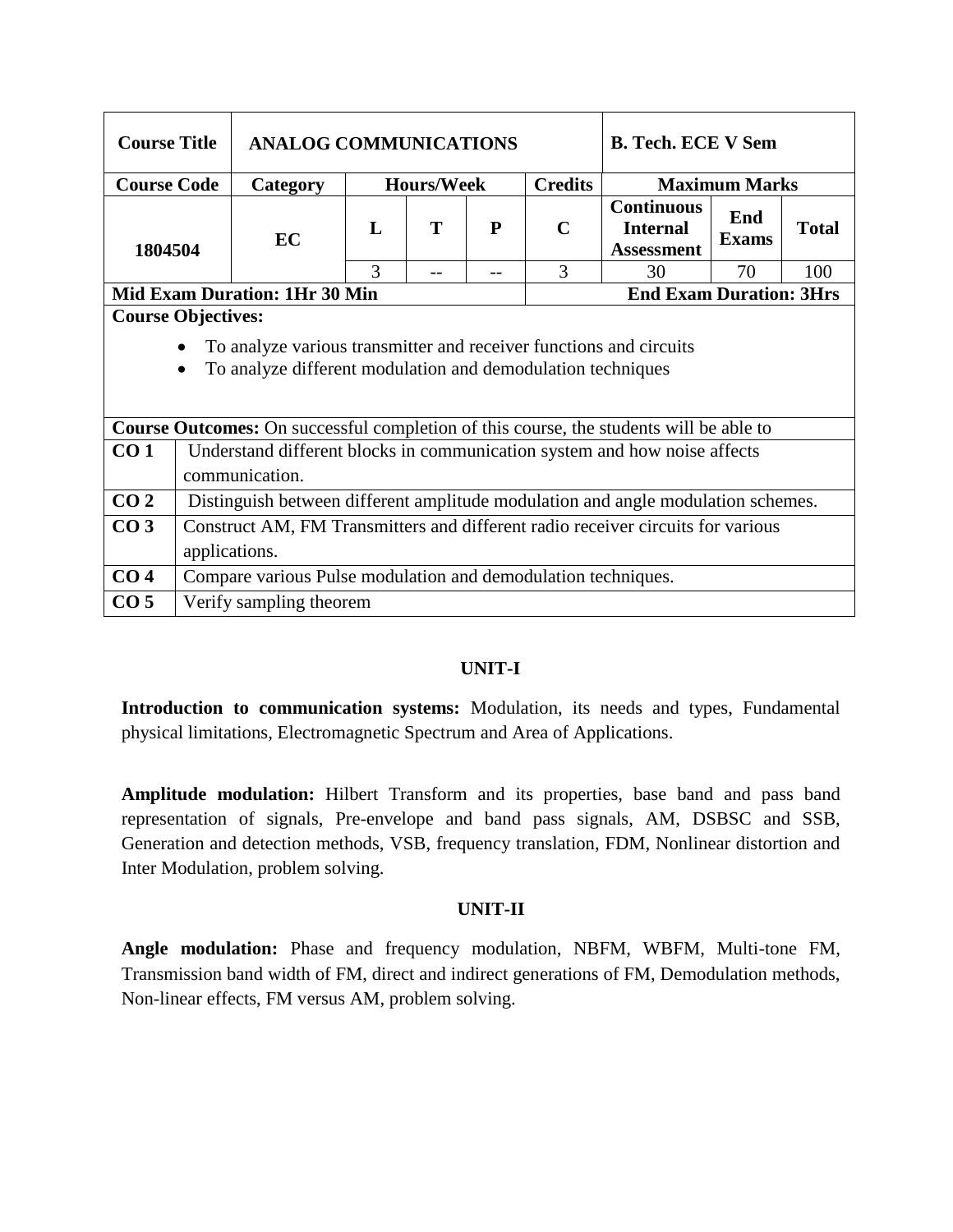#### **UNIT-III**

**Radio Transmitters and Receivers:** Block diagram study of radio broadcast AM and FM transmitters, Super heterodyne AM and FM receivers, Measurement of sensitivity, selectivity, choice of IF, AGC, Tracking-characteristics of radio receivers, FM stereo.

#### **UNIT-–IV**

**Noise:** External and internal sources of noise, Noise calculations, Noise equivalent resistant, Noise figure, Noise temperature, Effect of noise in AM and FM modulation system, FM threshold effect, Pre-emphasis and de-emphasis.

#### **UNIT-V**

**Sampling:** Review of sampling theorem, Practical aspects of sampling; pulses of finite duration, Flat top sampling.

**Pulse Modulation:** PAM generation and detection, PDM and PPM, Generation and detection, Spectra, Synchronization.

#### **Text books:**

- 1. Simon Haykin, "Communication Systems", Wileyestern, 1978, 4<sup>th</sup> edition.
- 2. B.P. Lathi "Modern Digital and Analog communication system", Oxford University Press, 2<sup>nd</sup> Edition, 1996.
- 3. A. Bruce Carlson "Communication systems", Mc Graw Hill, ISE,  $5<sup>th</sup>$ edition.

- 1. Dennis Roddy and John Coolen, "Electronic communications" Prentice-Hall of India Private Limited, 1981.
- 2. Kennedy and Davis, "Electronic communication systems", 4<sup>th</sup>Edition, Mc Graw International edition, 1992.
- 3. Taub and Schilling, "Principles of communication Systems", Mc Grace Hill, ISE,1971.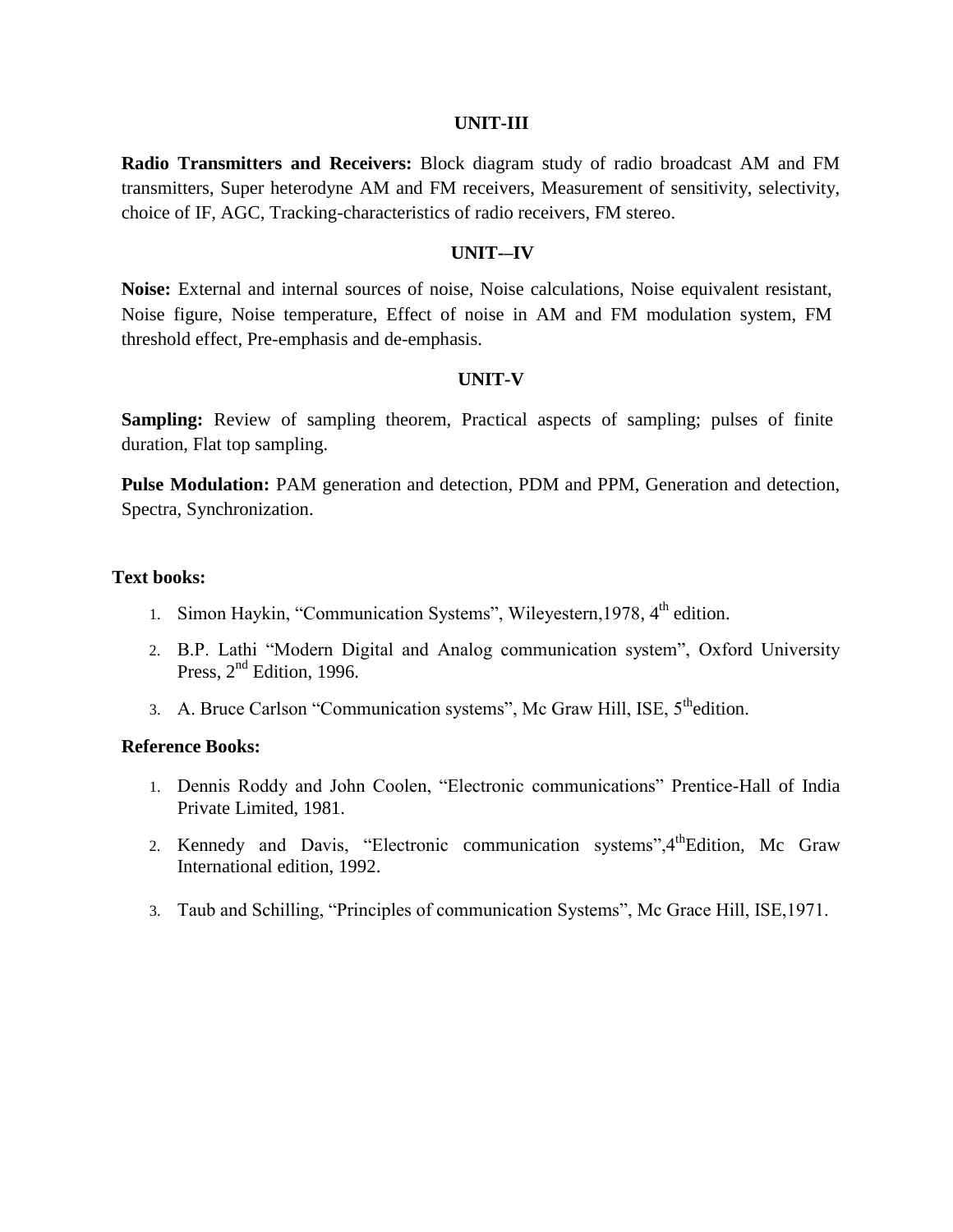| <b>Course Title</b> |                                                                               | <b>DIGITAL IC APPLICATIONS</b>                                                                |   |                   |   |                | <b>B. Tech. ECE V Sem</b>                                 |                      |              |  |  |
|---------------------|-------------------------------------------------------------------------------|-----------------------------------------------------------------------------------------------|---|-------------------|---|----------------|-----------------------------------------------------------|----------------------|--------------|--|--|
| <b>Course Code</b>  |                                                                               | Category                                                                                      |   | <b>Hours/Week</b> |   | <b>Credits</b> |                                                           | <b>Maximum Marks</b> |              |  |  |
| 1804505             |                                                                               | EC                                                                                            | L | T                 | P | $\mathbf C$    | <b>Continuous</b><br><b>Internal</b><br><b>Assessment</b> | End<br><b>Exams</b>  | <b>Total</b> |  |  |
|                     |                                                                               | 3<br>3<br>100<br>30<br>70                                                                     |   |                   |   |                |                                                           |                      |              |  |  |
|                     | <b>Mid Exam Duration: 1Hr 30 Min</b><br><b>End Exam Duration: 3Hrs</b>        |                                                                                               |   |                   |   |                |                                                           |                      |              |  |  |
|                     | <b>Course Objectives:</b>                                                     |                                                                                               |   |                   |   |                |                                                           |                      |              |  |  |
|                     | To introduce Verilog HDL and its language elements to design digital systems. |                                                                                               |   |                   |   |                |                                                           |                      |              |  |  |
| $\bullet$           |                                                                               | Make students familiar with design of different combinational and sequential digital          |   |                   |   |                |                                                           |                      |              |  |  |
|                     | circuits.                                                                     |                                                                                               |   |                   |   |                |                                                           |                      |              |  |  |
|                     |                                                                               | <b>Course Outcomes:</b> On successful completion of this course, the students will be able to |   |                   |   |                |                                                           |                      |              |  |  |
| CO <sub>1</sub>     |                                                                               | <b>Understand CMOS, Bipolar logic families and fundamentals of Verilog VHDL</b>               |   |                   |   |                |                                                           |                      |              |  |  |
|                     |                                                                               | Programming.                                                                                  |   |                   |   |                |                                                           |                      |              |  |  |
| CO <sub>2</sub>     |                                                                               | Apply the concepts of Verilog HDL for modeling and simulation of digital logic                |   |                   |   |                |                                                           |                      |              |  |  |
|                     | circuits.                                                                     |                                                                                               |   |                   |   |                |                                                           |                      |              |  |  |
| CO <sub>3</sub>     |                                                                               | <b>Analyze</b> various Combinational and Sequential logic circuits.                           |   |                   |   |                |                                                           |                      |              |  |  |
| CO <sub>4</sub>     |                                                                               | <b>Model</b> digital logic circuits using CMOS, BJT and ECL technologies.                     |   |                   |   |                |                                                           |                      |              |  |  |

**CMOS Logic and Interfacing**: Review of Logic Families (TTL&ECL), CMOS logic, CMOS NAND and NOR gates, CMOS AOI and OAI gates, CMOS steady state and dynamic electrical behavior, CMOS logic families, CMOS/TTL interfacing, low voltage CMOS logic and interfacing. CMOS transmission gates, BiCMOS.

#### **UNIT-II**

**The Verilog Hardware Description Language:** HDL based Design flow, Program Structure, Logic system, Nets, Variables and Constants. Vectors and Operators, Arrays.

Logical Operators and Expressions. Compiler Directives. Structural design elements, data flow design elements, behavioral design elements (procedural code), and time dimension, Simulation, Test Benches and Synthesis.

#### **UNIT-III**

**Combinational Logic Design:** Design using basic gates, Decoders, Encoders, three state devices, Multiplexers and Demultiplexers, Code Converters, EX-OR gates and parity circuits, Design considerations with relevant Digital ICs, **Verilog** Modules for the above ICs.

# **UNIT-IV**

**Design Examples (USING Verilog)**: Design examples (using Verilog) - Comparators, Seven-Segment Decoders, Adders, subtractors, MSI Arithmetic and Logic Units, Combinational multipliers.

# **UNIT-V**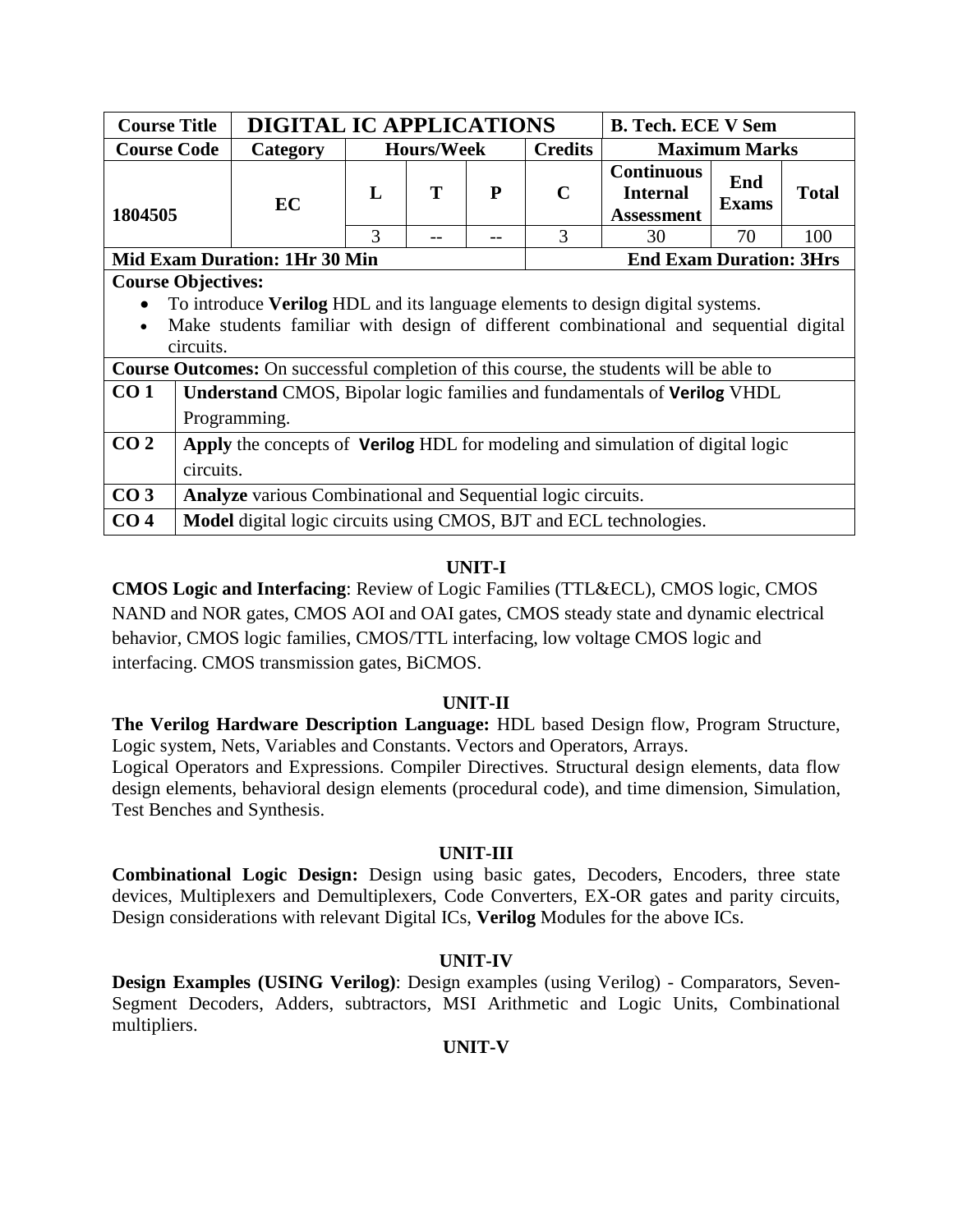**Sequential Logic Design:** SSI Latches and Flip-Flops, Counters, Design of Counters using Digital ICs, Ring Counter, Johnson Counter, Modulus N Synchronous Counters, MSI Registers, Shift Registers, Modes of Operation of Shift Registers, Universal Shift Registers, MSI Shift Registers, Design considerations with relevant Digital ICs, **Verilog** Modules for the above ICs.

# **Text Books:**

- 1. John F. Wakerly, "Digital Design Principles & Practices" PHI/Pearson Education Asia, 4th Edition, 2008.
- 2. J. Bhasker, "A Verilog HDL Primer", Star Galaxy Publishing; 3rd edition (January 31, 2005)

- 1. Fundamentals of Digital Logic with Verilog Design Stephen Brown, Zvonko Vranesic, TMH, 3<sup>rd</sup> Edition, 2014
- 2. Verilog HDL Samir Palnitkar, 2nd Edition, Pearson Education, 2009.
- 3. Advanced Digital Design with Verilog HDL Michael D. Ciletti, PHI, 2009.
- 4. J. Bhasker, "A Verilog HDL Synthesis: A Practical Primer", Star Galaxy Publishing.
- 5. T.R. Padmanabhan, B Bala Tripura Sundari, Design Through Verilog HDL, Wiley 2009.
- 6. Zainalabdien Navabi, Verliog Digital System Design,TMH, 2nd Edition.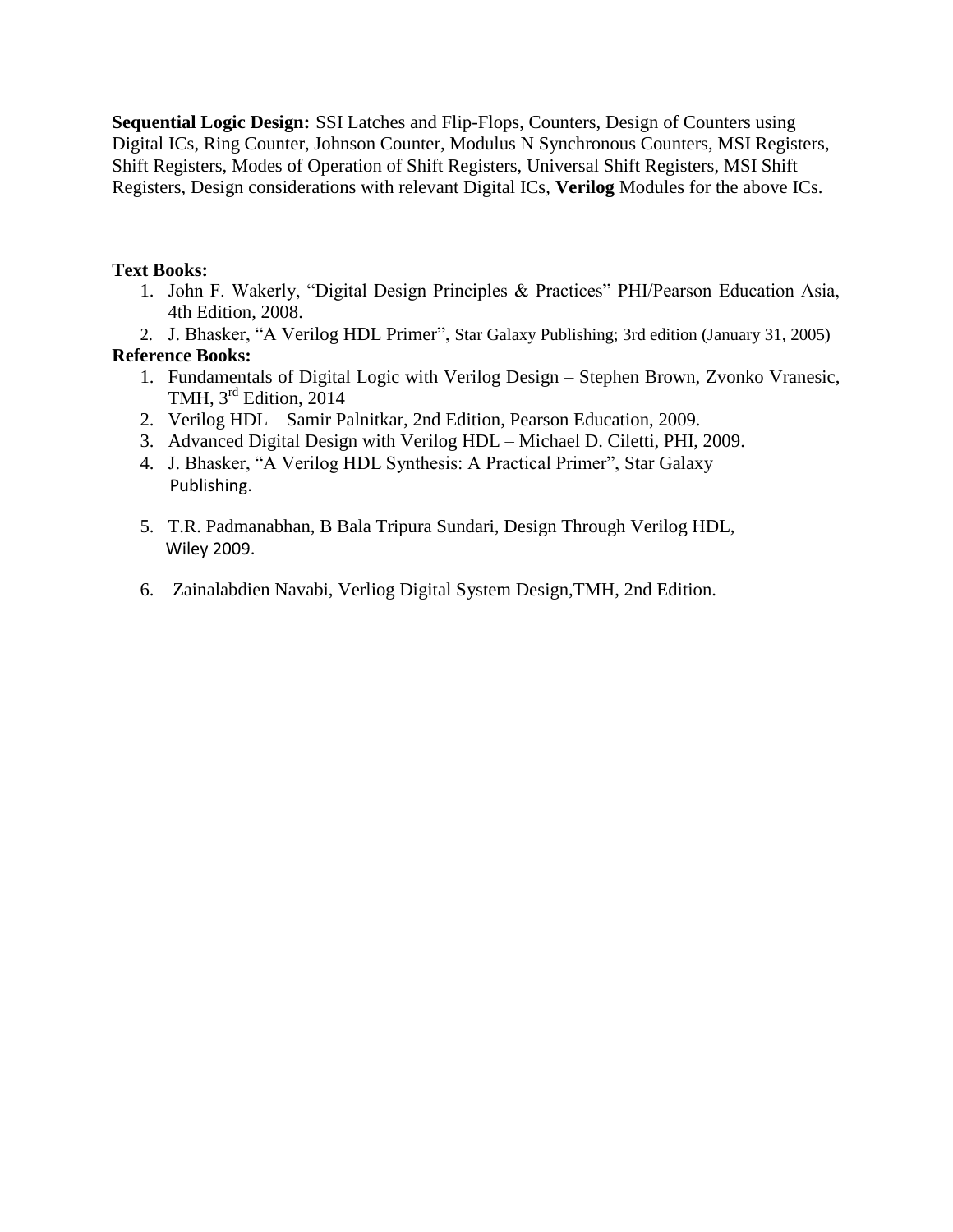| <b>Course Title</b>                                                    |                                                                                    | <b>Microprocessors &amp; Microcontrollers</b>                                           |                                |                   |   |                | <b>B. Tech. ECE V Sem</b>                                 |                      |              |  |  |
|------------------------------------------------------------------------|------------------------------------------------------------------------------------|-----------------------------------------------------------------------------------------|--------------------------------|-------------------|---|----------------|-----------------------------------------------------------|----------------------|--------------|--|--|
| <b>Course Code</b>                                                     |                                                                                    | Category                                                                                |                                | <b>Hours/Week</b> |   | <b>Credits</b> |                                                           | <b>Maximum Marks</b> |              |  |  |
| 1804506                                                                |                                                                                    | EC                                                                                      | L                              | т                 | P | $\mathbf C$    | <b>Continuous</b><br><b>Internal</b><br><b>Assessment</b> | End<br><b>Exams</b>  | <b>Total</b> |  |  |
|                                                                        |                                                                                    |                                                                                         | $\mathcal{R}$<br>3<br>70<br>30 |                   |   |                |                                                           |                      |              |  |  |
| <b>Mid Exam Duration: 1Hr 30 Min</b><br><b>End Exam Duration: 3Hrs</b> |                                                                                    |                                                                                         |                                |                   |   |                |                                                           |                      |              |  |  |
|                                                                        | <b>Course Objectives:</b>                                                          |                                                                                         |                                |                   |   |                |                                                           |                      |              |  |  |
|                                                                        | To become familiar with 8086 Microprocessor and 8051 Microcontroller Architecture, |                                                                                         |                                |                   |   |                |                                                           |                      |              |  |  |
|                                                                        | Instructions, Operating Modes and Programming.                                     |                                                                                         |                                |                   |   |                |                                                           |                      |              |  |  |
|                                                                        |                                                                                    | To use 8086 microprocessor and 8051 microcontroller for various applications.           |                                |                   |   |                |                                                           |                      |              |  |  |
|                                                                        |                                                                                    | To study various peripherals for microprocessor based systems.                          |                                |                   |   |                |                                                           |                      |              |  |  |
|                                                                        |                                                                                    | Course Outcomes: On successful completion of this course, the students will be able to  |                                |                   |   |                |                                                           |                      |              |  |  |
| CO <sub>1</sub>                                                        |                                                                                    | Define various components and list out various features of microprocessor,              |                                |                   |   |                |                                                           |                      |              |  |  |
|                                                                        |                                                                                    | microcontroller and peripherals.                                                        |                                |                   |   |                |                                                           |                      |              |  |  |
| CO <sub>2</sub>                                                        |                                                                                    | Describe the internal block diagram of microprocessor, microcontroller and peripherals, |                                |                   |   |                |                                                           |                      |              |  |  |
|                                                                        |                                                                                    | addressing modes, instruction set and data transfer schemes.                            |                                |                   |   |                |                                                           |                      |              |  |  |
| CO <sub>3</sub>                                                        |                                                                                    | Develop algorithm and assembly language programs to solve problems.                     |                                |                   |   |                |                                                           |                      |              |  |  |
| CO <sub>4</sub>                                                        |                                                                                    | Apply an appropriate algorithm, program and peripheral for the application.             |                                |                   |   |                |                                                           |                      |              |  |  |
| CO <sub>5</sub>                                                        |                                                                                    | Design the microprocessor or microcontroller based system to solve real time problems.  |                                |                   |   |                |                                                           |                      |              |  |  |
|                                                                        |                                                                                    | (Prepare a case study model to get a first prototype)                                   |                                |                   |   |                |                                                           |                      |              |  |  |

# **UNIT I**

**Introduction to Microprocessors:** 8085 Microprocessor - Architecture, Instruction set, Addressing modes, Basic Timing Diagrams, Interrupts and Simple Programs.

**8086 Microprocessor** - Architecture, Instruction set, Addressing modes, Interrupt system. Pin diagram, Minimum mode 8086 system and timings, Maximum mode 8086 system and timings.

#### **UNIT II**

**Assembly Language Programming:** Assembler directives, Assembly language programs (8086) with Assembler directives for addition, subtraction, multiplication, division etc., sorting and searching, bit manipulation, look-up tables, string manipulations, Macros and Delay subroutines.

Data transfer schemes and Memory Interfacing: Synchronous, Asynchronous, Interrupt driven and DMA type schemes, Address decoding techniques, Interfacing Static RAM and ROM chips,

#### **UNIT III**

**Peripheral Interfacing:** 8255 PPI and its interfacing, Programmable Communication Interface (8251 USART) and its interfacing, Programmable Interval Timer (8254) and its interfacing, Programmable interrupt controller (8259) and its interfacing, Programmable DMA controller (8257) and its interfacing, ADC and DAC Interfacing.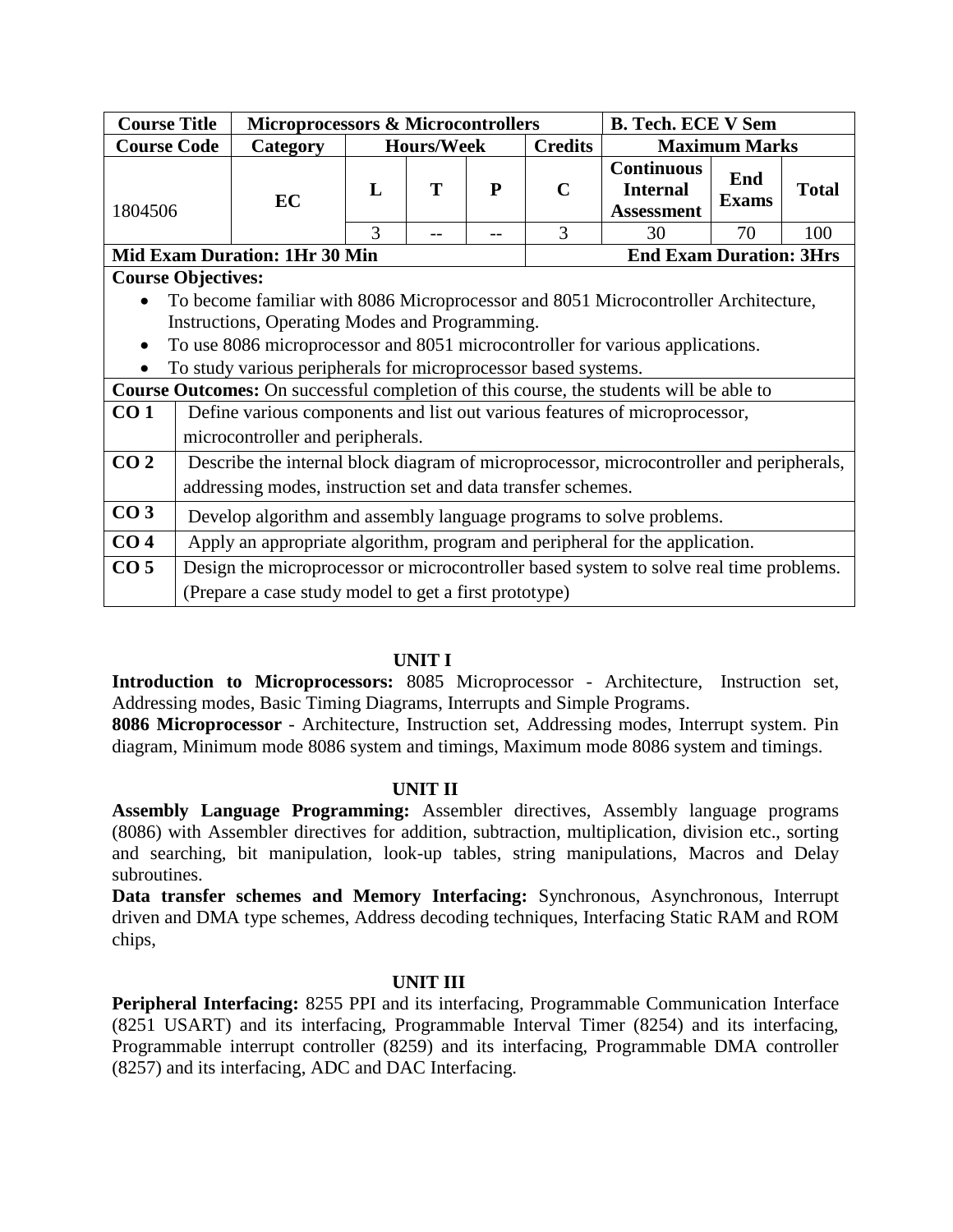#### **UNIT IV**

**The 8051 microcontroller:** Architecture, pin diagram, memory organization, external memory interfacing, stack, addressing modes, instruction set, Assembler directives, Assembly Language programs and Time delay Calculations, 8051 interrupt structure, 8051 counters and Timers, programming 8051 timers.

#### **UNIT V**

**Introduction to ARM:** ARM Design philosophy, Registers, Program Status Register, Instruction pipeline, Interrupts and vector table, Instruction Set- Data Processing Instructions, Branch, Load-Store, Software interrupt, PSR instructions, Conditional instructions, Thumb instruction Set: Register Usage, Other Branch instructions, Data processing Instructions, Single-Register and Multi Register Load-Store Instructions, Stack, Software Interrupt Instructions.

#### **Text Books:**

- 1. Ramesh S. Gaonkar, "Microprocessor architecture, programming and its applications with 8085", Penram International Publications,  $4<sup>*</sup>$  Edition.
- 2. A. K. Ray and K.M. Bhurchandi, "Advanced Microprocessors and Peripherals", TMH.
- 3. The 8051Microcontroller and Embedded Systems, Mazidi Muhammad Ali, Mazidi Janice Gillespie & McKinlay Rolin D, 2nd Edition, Pearson Education, 2008.
- 4. The 8051 microcontroller: Architecture, Programming & Applications, Kenneth J Ayala, penram publications, 2nd edition.
- 5. ARM System Developer's Guide-Designing and Optimizing system software, Andrew N.Sloss, Dominic Symes, Chris Wright, Elsevier, 2008.

- 1. Douglas V. Hall, "Microprocessors and Interfacing: Programming and Hardware", 2<sup>nd</sup> Edition, Tata McGraw-Hill.
- 2. Barry B. Brey, "The Intel Microprocessors-Architecture, Programming and Interfacing", 8<sup>th</sup> Edition, PHI.
- 3. Y. Liu and Glenn A. Gibson, "Microcomputer Systems: 8086/8088 Family Architecture, Programming and Design", 2<sup>nd</sup> Edition, PHI.
- 4. Microcontrollers Architecture, Programming, Interfacing and System Design – Raj Kamal, Pearson Education, 2005.
- 5. Steve Furbur, ARM System onchip Architecture, 2nd Edition, Addison Wesley, 2000.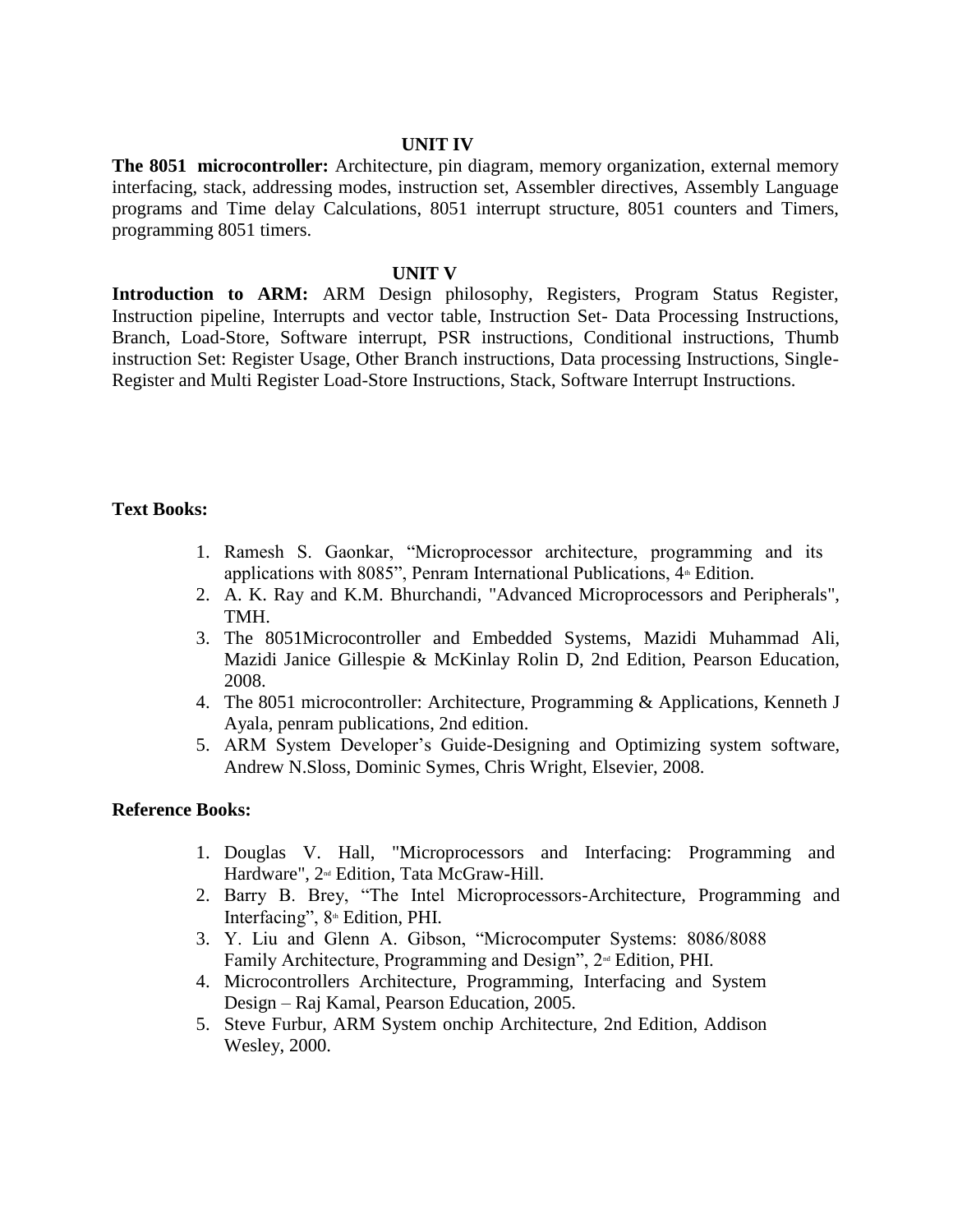| <b>Course Title</b> |                                                                                                       | <b>Microprocessors and Microcontrollers Lab</b>                     |   |                   |   |                | <b>B. Tech. ECE V Sem</b>                                                              |                     |              |  |  |
|---------------------|-------------------------------------------------------------------------------------------------------|---------------------------------------------------------------------|---|-------------------|---|----------------|----------------------------------------------------------------------------------------|---------------------|--------------|--|--|
| <b>Course Code</b>  |                                                                                                       | Category                                                            |   | <b>Hours/Week</b> |   | <b>Credits</b> | <b>Maximum Marks</b><br><b>Continuous</b>                                              |                     |              |  |  |
| 1804507             |                                                                                                       | PJ                                                                  | L | т                 | P | C              | <b>Internal</b><br><b>Assessment</b>                                                   | End<br><b>Exams</b> | <b>Total</b> |  |  |
|                     |                                                                                                       |                                                                     |   |                   | 3 | 1.5            | 50                                                                                     | 50                  | 100          |  |  |
|                     | <b>End Exam Duration: 3Hrs</b><br><b>Mid Exam Duration: 1Hr 30 Min</b>                                |                                                                     |   |                   |   |                |                                                                                        |                     |              |  |  |
|                     | <b>Course Objectives:</b>                                                                             |                                                                     |   |                   |   |                |                                                                                        |                     |              |  |  |
|                     |                                                                                                       |                                                                     |   |                   |   |                | To write 8086 microprocessor and 8051 microcontroller programs for various operations  |                     |              |  |  |
|                     |                                                                                                       | Learning interfacing of processor with various Peripherals.         |   |                   |   |                |                                                                                        |                     |              |  |  |
|                     |                                                                                                       |                                                                     |   |                   |   |                | Course Outcomes: On successful completion of this course, the students will be able to |                     |              |  |  |
| CO <sub>1</sub>     |                                                                                                       |                                                                     |   |                   |   |                | Develop algorithm and assembly language programs to solve problems.                    |                     |              |  |  |
| CO <sub>2</sub>     |                                                                                                       |                                                                     |   |                   |   |                |                                                                                        |                     |              |  |  |
|                     | Analyze abstract problems and apply a combination of hardware and software to<br>address the problem. |                                                                     |   |                   |   |                |                                                                                        |                     |              |  |  |
| CO <sub>3</sub>     |                                                                                                       |                                                                     |   |                   |   |                | Choosing an appropriate algorithm, program and peripheral for the application.         |                     |              |  |  |
| CO <sub>4</sub>     |                                                                                                       | Design the microprocessor based system to solve real time problems. |   |                   |   |                |                                                                                        |                     |              |  |  |

# **Microprocessor 8086 & Microcontroller 8051: (Any four from 1 – 6. Experiments 7 and 8 are compulsory)**

- 1. Arithmetic operation Multi byte Addition and Subtraction, Multiplication and Division – Signed and unsigned Arithmetic operation, ASCII – arithmetic operation.
- 2. Logic operations Shift and rotate Converting packed BCD to unpacked BCD, BCD to ASCII conversion.
- 3. By using string operation and Instruction prefix: Move Block, Reverse string, Sorting, Inserting, Deleting, Length of the string, String comparison.
- 4. Reading and Writing on a parallel port.
- 5. Timer in different modes.
- 6. Serial communication implementation.
- 7. 8259 Interrupt Controller: Generate an interrupt using 8259 timer.
- 8. 8279 Keyboard Display: Write a small program to display a string of characters.

# **General Problems**

- 1. Addition and Subtraction of two 8- bit/16 bit numbers, Multiplication of two 8-bit & two 16-bit numbers, Division of 16-bit by 8-bit and 32-bitby 16-bit number
- 2. Addition and Subtraction of 6 data bytes with 6-data bytes of another location.
- 3. Check the given Number is even or odd, Counting of 0's and 1's in a given data, Check the given number is logical palindrome or not.
- 4. Finding the maximum and minimum numbers in a given string of data.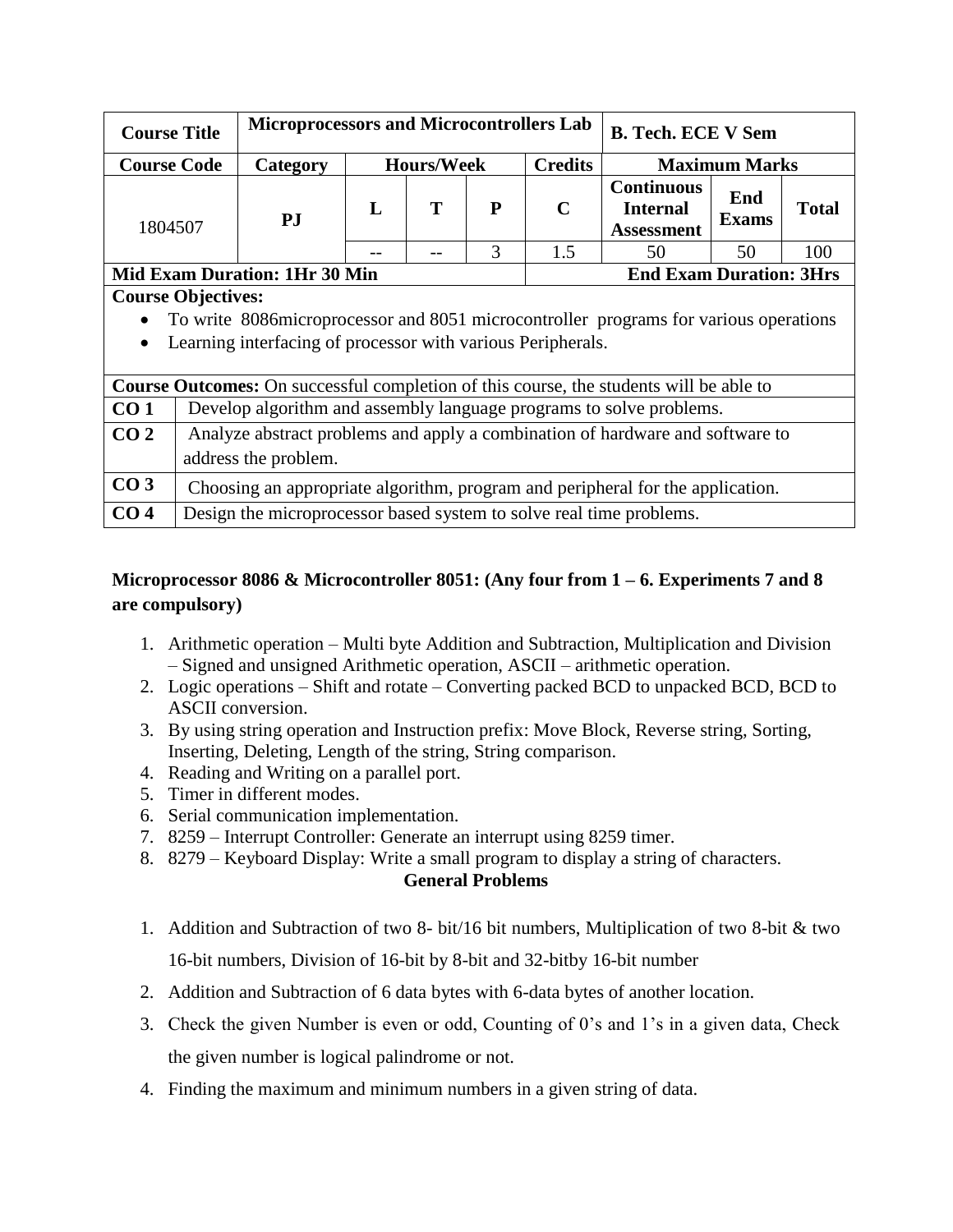- 5. Sorting the given numbers in ascending and descending order.
- 6. Finding the Factorial and Generating Fibonacci Series.
- 7. Conversion of BCD to hexadecimal number, Multiplication of two 3x3 matrices.
- 8. Addition, Subtraction, Multiplication, Division using Microcontroller.

# **Interfacing**

- 1. Dual DAC interface (waveform generation).
- 2. Stepper motor control.
- 3. Display of flags using logic controller.
- 4. Traffic light controller.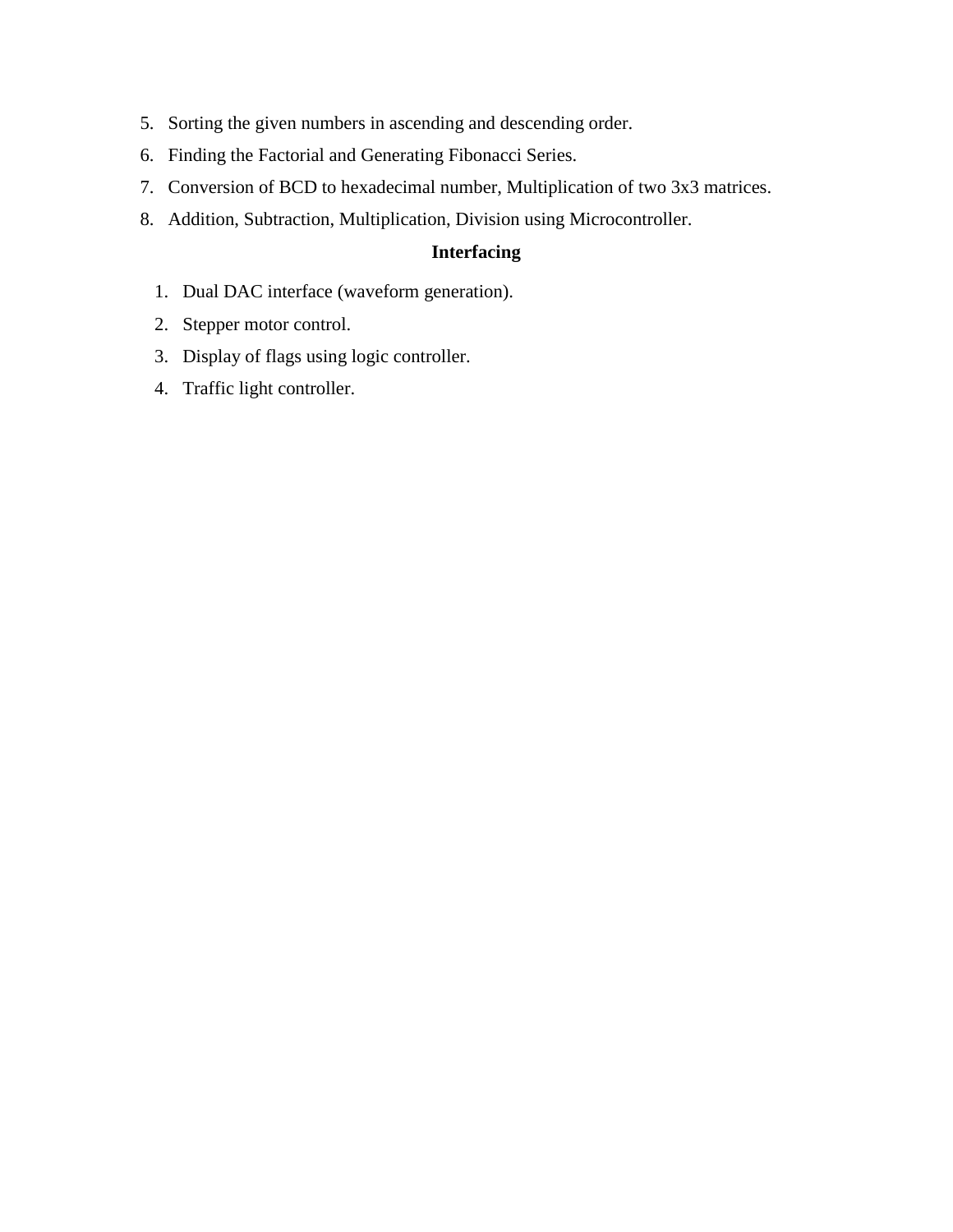| <b>Course Title</b>       |                                                                                               |              | Lab               | <b>Analog and Digital IC Applications</b><br><b>B. Tech. ECE V Sem</b> |                |                                                           |                      |              |  |  |  |
|---------------------------|-----------------------------------------------------------------------------------------------|--------------|-------------------|------------------------------------------------------------------------|----------------|-----------------------------------------------------------|----------------------|--------------|--|--|--|
| <b>Course Code</b>        | Category                                                                                      |              | <b>Hours/Week</b> |                                                                        | <b>Credits</b> |                                                           | <b>Maximum Marks</b> |              |  |  |  |
| 1804508                   | EC                                                                                            | $\mathbf{L}$ | T                 | P                                                                      | $\mathbf C$    | <b>Continuous</b><br><b>Internal</b><br><b>Assessment</b> | End<br><b>Exams</b>  | <b>Total</b> |  |  |  |
|                           |                                                                                               |              | 3<br>1.5          |                                                                        |                | 50                                                        | 50                   | 100          |  |  |  |
|                           | <b>End Exam Duration: 3Hrs</b>                                                                |              |                   |                                                                        |                |                                                           |                      |              |  |  |  |
| <b>Course Objectives:</b> |                                                                                               |              |                   |                                                                        |                |                                                           |                      |              |  |  |  |
| $\bullet$                 | To verify various op-amp applications                                                         |              |                   |                                                                        |                |                                                           |                      |              |  |  |  |
| $\bullet$                 | To verify the applications of different ICs                                                   |              |                   |                                                                        |                |                                                           |                      |              |  |  |  |
| $\bullet$                 | To write Verilog VHDL programs for different logic circuits.                                  |              |                   |                                                                        |                |                                                           |                      |              |  |  |  |
|                           | <b>Course Outcomes:</b> On successful completion of this course, the students will be able to |              |                   |                                                                        |                |                                                           |                      |              |  |  |  |
| CO <sub>1</sub>           | <b>Demonstrate</b> the circuits with analog IC's (741, 555, 78XX/79XX, 723)                   |              |                   |                                                                        |                |                                                           |                      |              |  |  |  |
| CO <sub>2</sub>           | Apply IC's (741, 555, 78XX/79XX, 723) in electronic applications.                             |              |                   |                                                                        |                |                                                           |                      |              |  |  |  |
| CO <sub>3</sub>           | <b>Design</b> a digital system to meet required specifications.                               |              |                   |                                                                        |                |                                                           |                      |              |  |  |  |

# **CO 4 Test** the functionality of system design with Test Benches.

**CO 5 Test** the results of designed digital system using FPGA.

# **Part A: Analog IC Application Lab:**

- **1.** OP AMP Applications Adder, Subtractor, Comparator Circuits.
- **2.** Active Filter Applications LPF, HPF (first order).
- **3.** Function Generator using OP AMPs.
- **4.** IC 555 Timer Monostable and Astable Operation Circuit.
- **5.** IC 566 VCO Applications.
- **6.** Voltage Regulator using IC 723.
- **7.** 4 bit DAC using OP AMP.
- **8.** Precision Diodes

# **Part B: Digital IC Applications:**

# **(Simulate the internal structure of the following Digital IC's using Verilog VHDL)**

- **1.** Logic Gates- 74XX.
- **2.** Half Adder, Half Subtractor, Full Adder, Full Subtractor & Ripple Carry Adder.
- **3.** 3-8 Decoder -74138 & 8-3 Encoder- 74X148.
- **4.** 8 x 1 Multiplexer -74X151 and 2x4 Demultiplexer-74X155.
- **5.** 4 bit Comparator-74X85.
- **6.** D Flip-Flop 74X74.
- **7.** JK Flip-Flop 74X109.
- **8.** Decade counter-74X90.